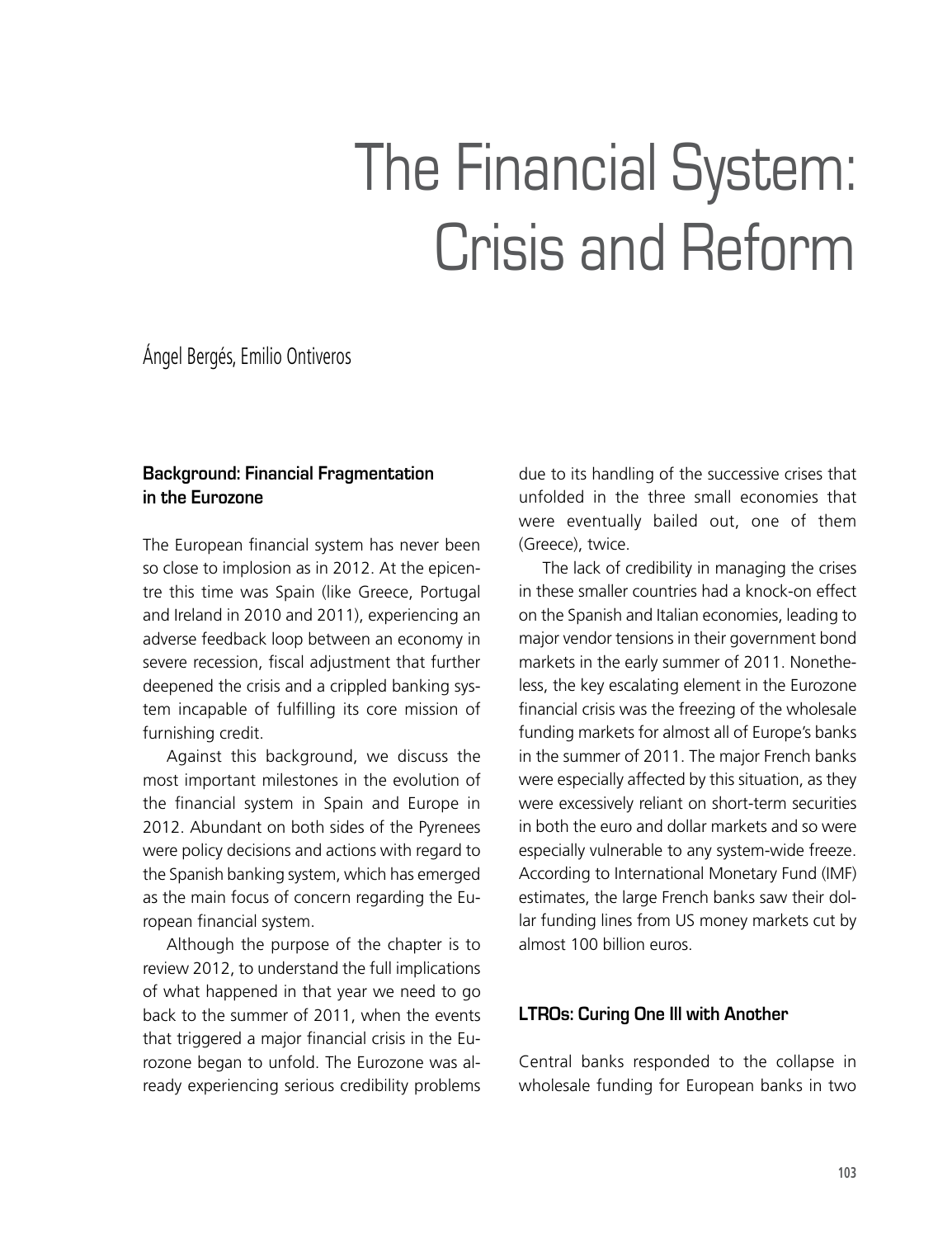ways. The first, aimed at repairing the extraordinary liquidity risk to which the European banking sector was exposed, was for the US Federal Reserve, in coordination with the European Central Bank (ECB), to grant funding through swap lines to European banks dependent on dollar funding. The second, more decisive measure was the ECB's announcement of two longterm (three-year) refinancing operations (LTROs) in two tranches to be allotted in December 2011 and in February 2012.

Compared with the ECB's previous policy of liquidity injections, the LTROs represented an extraordinary step forward in three ways:

- They involved funding granted for a term (three years) never before contemplated by the ECB (the maximum had been one year, for special financing operations in 2009).
- No quantitative ceiling applied, provided the financial institutions had sufficient collateral (primarily, but not exclusively, public debt).
- A hugely reduced interest rate was offered, set initially at 1 per cent, that would be reduced in line with the ECB intervention rate (as happened, in fact, in July 2012 and which may well happen again in the coming months).

The LTROs were welcomed by the European banking system and led to two allotments of around 500 billion euros each, offered in late 2011 and early 2012.

An injection of funding on this scale by the ECB had an extraordinarily favourable impact on the European banking system, not only in terms of ensuring liquidity for a period long enough to allow wholesale markets to revert to normal, but also in terms of the generation of a financial spread, given that the funds provided by the LTROs would be invested in assets that would generate returns substantially higher than the cost of the funds. This was especially the case for the peripheral countries (where public debt was more profitable), as their banks would be able to benefit from a significant spread through carry trading, whereby money obtained from the ECB at 1 per cent (and falling) would be invested in government bonds with much higher yields.

The opportunity could not be missed: Spanish banks flocked to the two auctions and were allotted some 200 billion euros. As a result, the aggregate borrowing position of the Spanish banking system was 400 billion euros in the spring of 2012 – representing 33 per cent of the total loan granted by the Eurosystem and almost three times the key capital share (11 per cent) corresponding to Spain. In fact, as can be seen in **Figure 1**, the Spanish banking system became by far the largest borrower of Eurosystem funds, significantly exceeding Italy and France, which, a few months previously, had been the main users of ECB funds.

# **The Adverse Feedback Loop between Banks and States**

Heavy Spanish borrowing from the Eurosystem was to have very perverse effects, as the link between banking risk and sovereign risk became hugely amplified. This was because, as a way to monetise the funds made available by the ECB, Spanish banks purchased Spanish public debt on a massive scale in carry-trading operations, with the banks obtaining a higher interest rate on the public debt than they paid to the ECB.

As can be seen in **Figure 2,** Spanish banks dramatically increased their Spanish public debt holdings (by more than 60 billion euros) as a consequence of the two LTRO auctions. This increase coincided with a drop of almost the same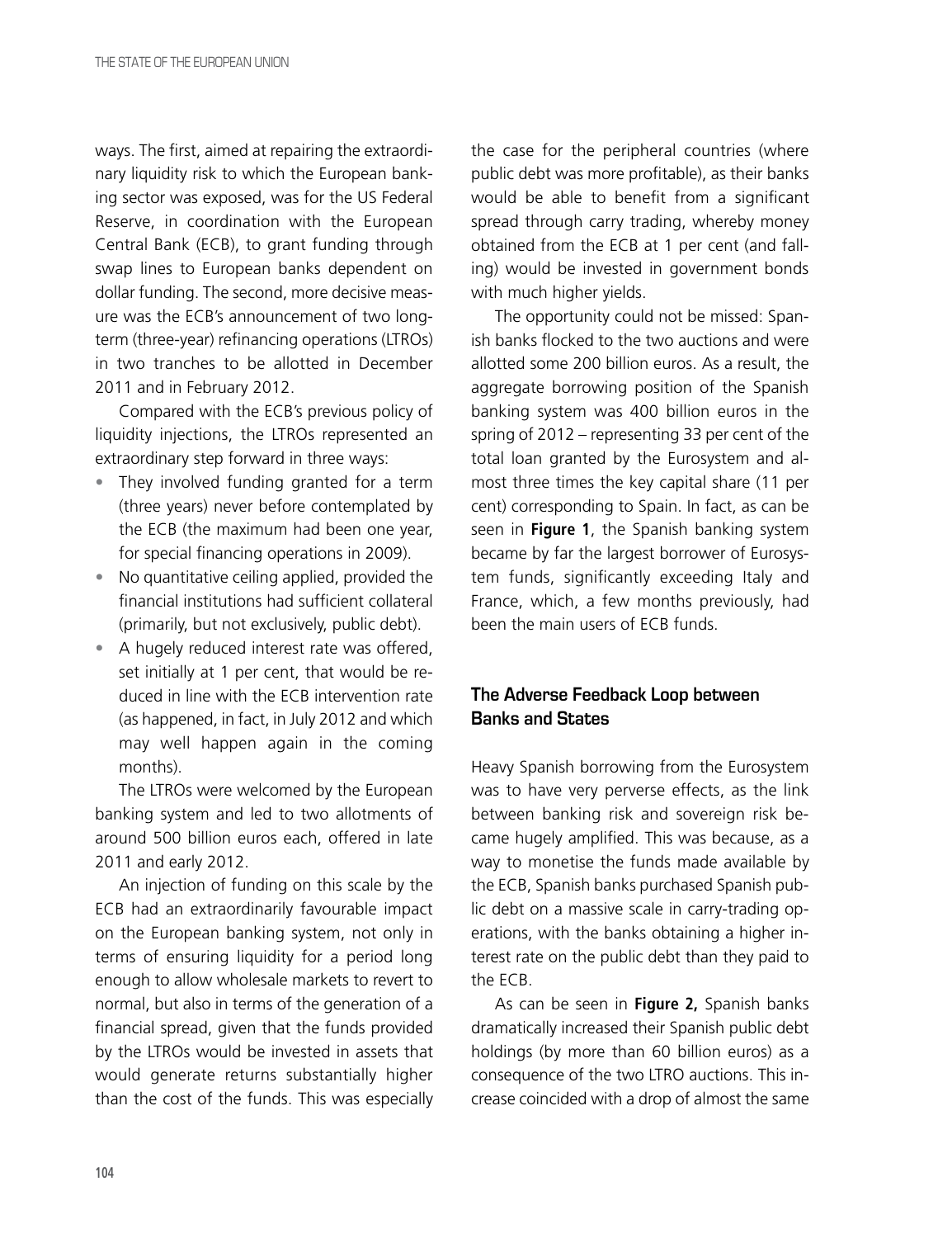magnitude in Spanish public debt holdings by foreign investors. Thus, thanks to the support provided by the ECB, flows moved in a single direction: as foreign investors reversed their positions in Spanish public debt, Spanish banks took up the slack using ECB funds provided through LTRO auctions.

In fact, as shown in **Figure 3,** an ECB measure aimed at injecting liquidity into the banking system, at a time when wholesale financing was proving impossible, produced an extraordinarily perverse result that segmented bank dependence on the ECB in an unprecedented way. The banks of the peripheral countries – Spain, Italy and Greece, Ireland and Portugal (GIP) – became major ECB debtors and indirectly the main financiers of their respective treasuries; meanwhile, the public debt risk remained with the banking system of each country. In contrast, banks from financially the healthiest countries (Germany, the Netherlands and Finland) have accumulated large net claims on the Eurosystem.



This extraordinary asymmetry in the position of banking systems in the Eurosystem was only the first sign that European financial integration was under threat. The most worrying manifestation became evident as early as the second quarter of 2012, when the perception of financial fragmentation reached deep into the heart of the finance system: high-street banking.

**Figure 4** shows the evolution of deposits in banking systems in three broad behavioural categories. French and German banking systems experienced systematic growth in deposits; Greece, Ireland and Portugal continued to see a downward trend in 2012, following a trend established in late 2009; and a change in trend occurred in Italy and Spain at the turn of 2012, with a significant decline in deposits as compared to the stability, or even moderate increase, recorded in the previous year.

This asymmetric behaviour of bank deposits in different Eurozone blocks points to a







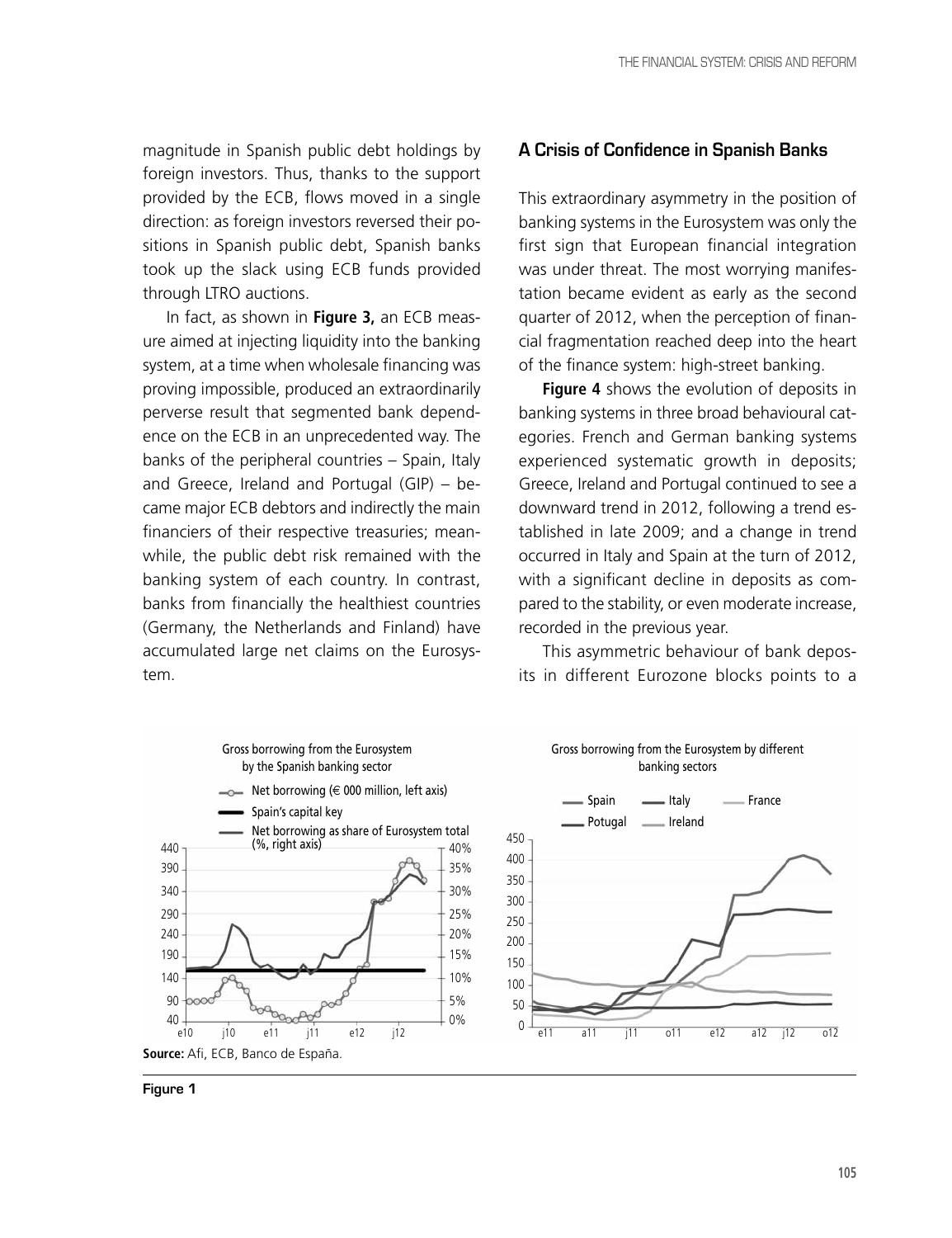





**Source:** IMF, International Financial Statistics database.

#### **Figure 3**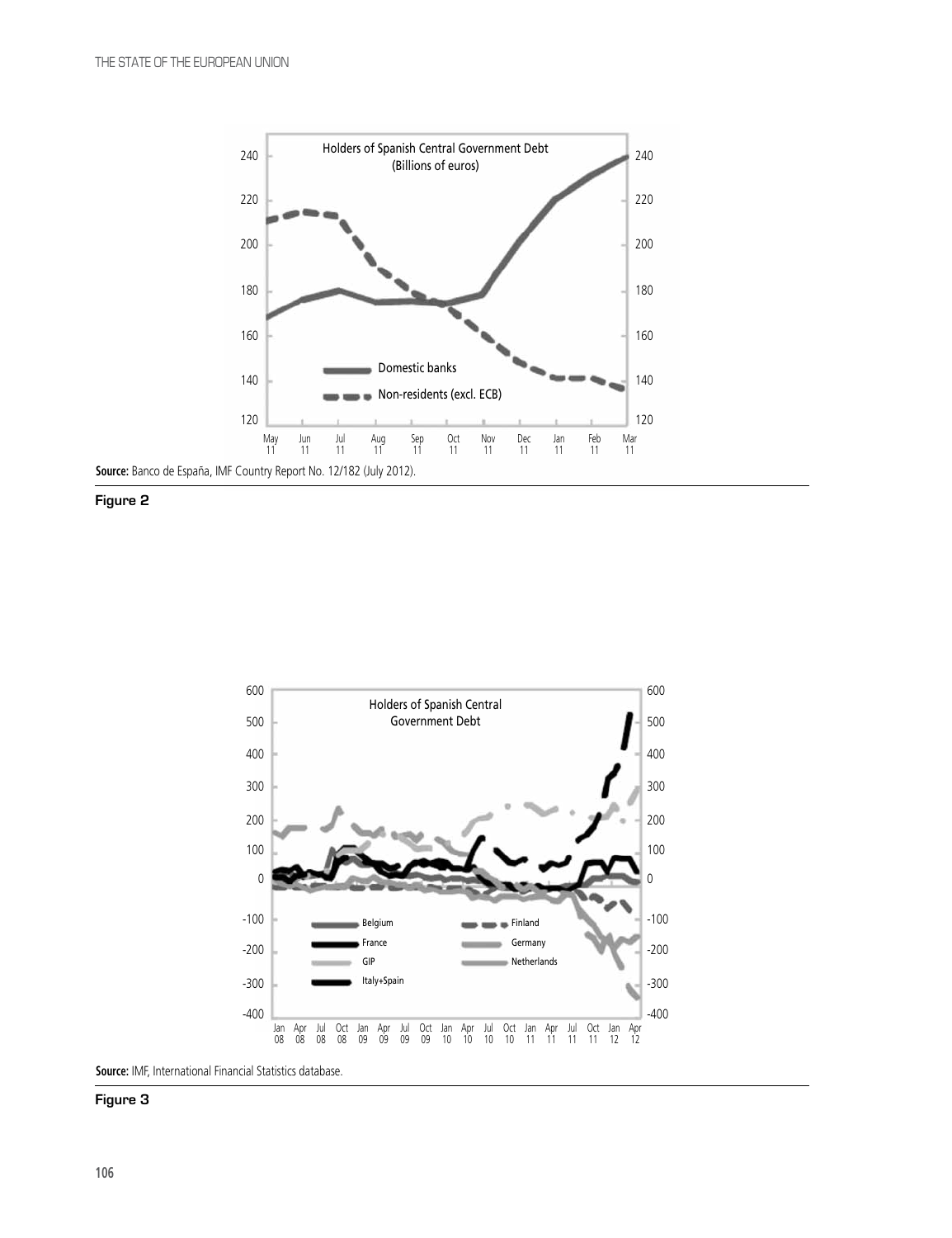fragmented banking system, with evident risks for the financial stability of the monetary union.

Confidence in the Spanish banking system hit rock-bottom in May 2012, with the implosion of Bankia, Spain's third largest bank. Forced to restate its 2011 financial statements and admit to extraordinarily high asset devaluation losses, Bankia required urgent intervention and recapitalisation by the Spanish state.

Several elements of the Bankia crisis accounted for the loss of faith in the Spanish banking system and led to a bailout request. Most important was the extraordinary revision of Bankia's earnings statement for 2011: the 2011 profit of 300 million euros declared in March was reformulated a month later as a loss of 3 billion euros, due to asset impairment not acknowledged in the initial set of accounts. An about-turn of this magnitude, by no less than the third largest bank in the Spanish banking

sector, with more than 300 billion euros of assets, inevitably inspired profound distrust regarding the true state of the Spanish banking system. Additionally, the fact that Bankia was created by merging seven institutions – five minor savings banks and the second and third largest savings banks in Spain in terms of assets – cast serious doubts on the consolidation process that had been under way in Spain for the previous two years.

These three ingredients – a major bank in deep trouble, doubts about the veracity of financial statements and a questioning of the savings bank consolidation process – left the Spanish banking system facing an unprecedented crisis of confidence that implied nothing less than system-wide risk. This contrasted strongly with the previously transmitted message of a localised problem that affected a mere handful of weak institutions.



**Figure 4**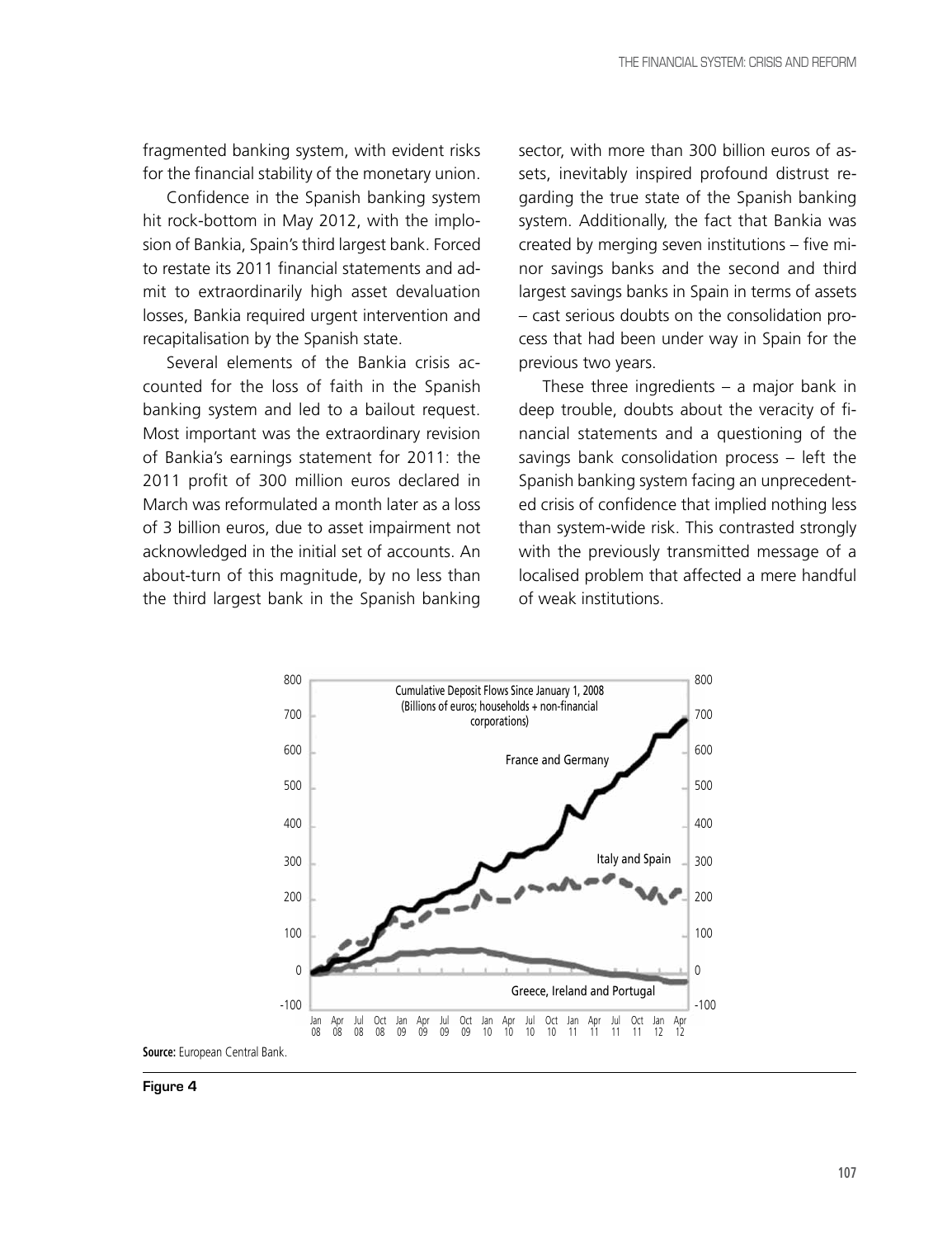## **The Bailout and Its Conditions**

The loss of faith in the Spanish banking system came at a time when, as we explained in the previous section, Spanish banks had emerged as the principal, indeed, almost the only buyer of Spanish public debt. This added in a dangerous aggravating factor to the adverse feedback loop between bank risk and sovereign risk.

The consequences for market perceptions of the two risks were devastating, with negative repercussions for Spain's possibilities of rollingover matured debt. The Spanish risk premium shot up, for the debt of both the Treasury and the largest banks in the system (the only debt for which an active secondary market existed). In fact, a remarkable feature of this situation was the close correlation between bank risk and sovereign risk premia, arguably the main element in the adverse feedback loop between the two types of risk.

But even more worrying than the increase in risk premia in the secondary market was the collapse of the primary (new issue) market: the Treasury was barely able to place 10 billion euros a month between March and June of 2012, compared to the 20 billion euros it had managed to place monthly towards the end of 2011 and in early 2012. Even more dramatic was the situation for Spanish banks, frozen out of the financial markets and unable to perform any operations at all between April and July.

Locked out of the markets and with a 150 billion euro funding requirement looming in the second half of 2012 (approximately two-thirds corresponding to the Treasury and one-third to the banking system), Spain had no choice but to apply for financial aid  $-$  a bailout  $-$  to shore up its struggling banking system and, in late June 2012, the Eurogroup approved credit for Spain amounting to a maximum of 100 billion euros.

The Memorandum of Understanding (MoU) for this bailout, signed in early July 2012, included a number of key requirements regarding restructuring of the Spanish banking system, virtually all of them to be implemented in the second half of the same year. These requirements focused on five core issues:

- Identification of capital needs through a comprehensive asset quality review of the banking sector and a bank-by-bank stress test.
- Development of a new legal framework to enable bank restructuring and resolution – including burden sharing for hybrid capital holders – as a way of reducing the net amount of the capital injection.
- Segregation and transfer of impaired assets to an asset management company, not to be consolidated with transferring banks or with the public sector.
- Capital injections to banks in need after burden-sharing exercises and transfer of impaired assets to the AMC.
- Development of restructuring plans for banks receiving capital injections, to be approved by the European Commission.

Progress with the MoU requirements to the end of 2012 will be analysed in Section 7. First, in keeping with the timeline of milestones in Europe's and Spain's finances, we shall now describe two important ECB actions of July and August 2012 that proved crucial to restoring, at least partially, confidence in the Eurozone.

## **A New ECB Manoeuvre: OMTs**

The actions of the ECB need to be framed in the context of Eurozone tensions unfolding since the spring of 2012 in both public debt markets and in the fragmented Eurozone banking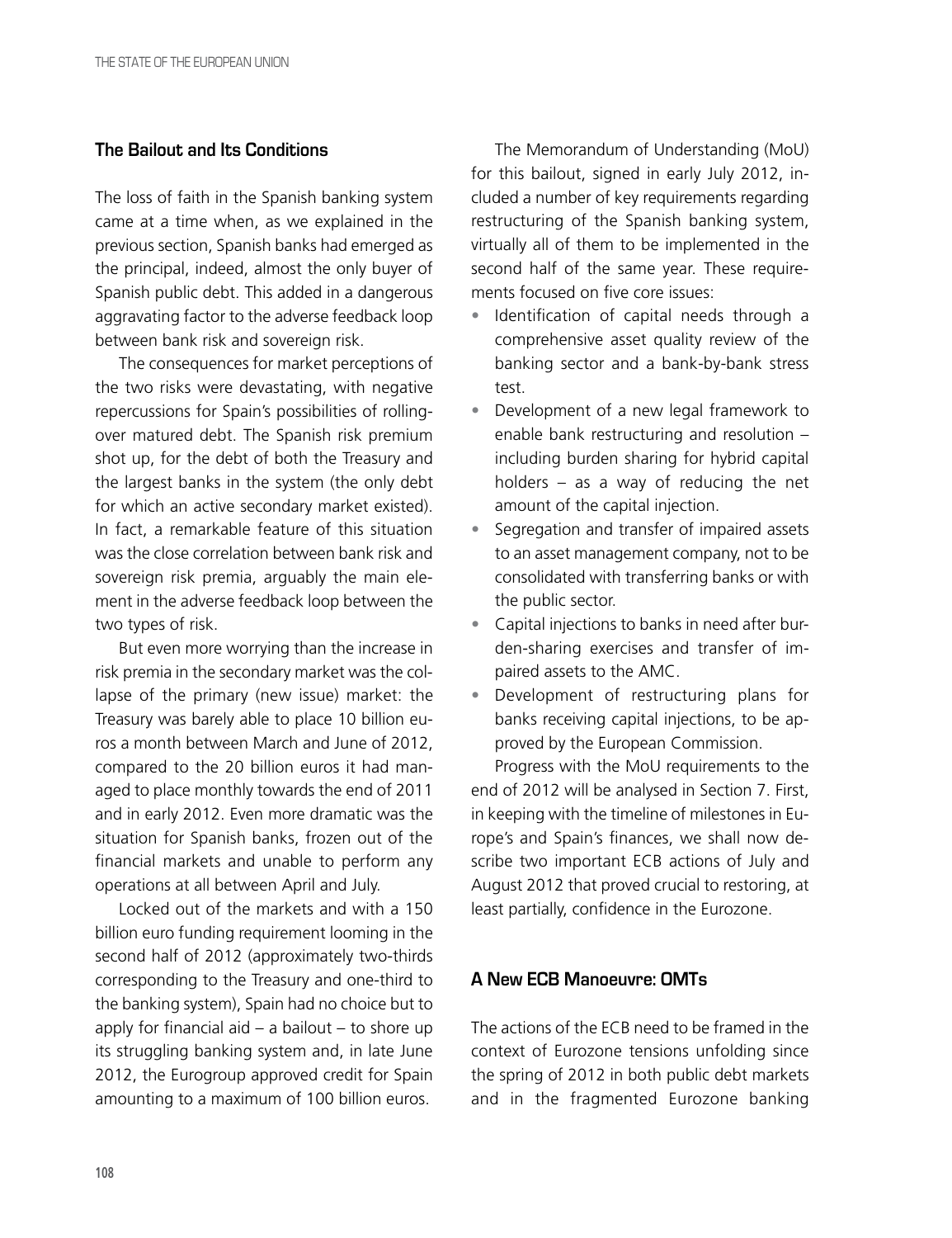systems. As already mentioned, the Spanish banking system was a major focus of concern, but not the only one, as Italy was also experiencing severe pressures on its public debt (the spread with Germany exceeded 4.5 per cent in July). In general, the risk premia for banks in all European countries (including the core countries) were being squeezed, especially because of their holdings of peripheral country debt. In fact, the risk of a breakup of the euro peaked in late June–early July, according to some unofficial betting houses.

Against this background, the ECB adopted two important measures in July and August. First, it reduced its intervention rate from 1 per cent to 0.75 per cent, while relaxing collateral requirements for access to its main refinancing operations (MROs)*.* This measure had a positive impact, as it enabled banks to avail themselves of further funding by the ECB at reduced cost and so enhanced the spread on their carry-trading operations.

But the measure that had the greatest impact on markets was the announcement that the ECB would engage in outright monetary transactions (OMTs) in the secondary market to purchase the sovereign debt of European countries. The purchased bonds would have a maturity of up to two years and there would be no limits on the size of the operations. This decisive message was well received by the markets, with a general easing in risk premia; in Spain, the reduction was in the order of 1.5 percentage points for both government bonds and major bank debt.

However, the greatest impact of the announced OMTs was the immediate upturn experienced in the new issue market. Monthly issues of Spanish Treasury bonds, which had fallen sharply between April and June, increased significantly after the announcement of the OMTs, to the point that the Treasury was able, in the second half of 2012, to place more debt than it needed to cover its requirements for maturing bonds and deficit financing **(Figure 5).** This meant that it had accumulated a liquidity cushion of almost 40 billion euros with which to face maturities falling due in early 2013.

Not only did the Spanish Treasury's debt issue capacity increase, but the profile of the investors who flocked to the debt issues also changed, with residents now accounting for a lesser share. The announcement of the OMTs thus had the effect of reversing a downward trend in debt purchases by non-residents.

Furthermore, if the OMTs have been crucial for providing finance to the Spanish Treasury, they have been even more critical for the Spanish banking system. After more than four months of financial drought, Spanish banks were able to issue debt amounting to over 25 billion euros in the last third of 2012, enabling them to roll over a significant proportion of debt maturing in that period and also to reduce their requests to the Eurosystem. The fact that not all banks could tap the financial markets, however, was clear evidence of segmentation. One of the objectives of the restructuring plan was therefore to ensure that the problems of a handful of entities did not become system-wide.

## **Bank Restructuring within the MoU Framework**

Bank restructuring progressed in line with a pace established by the MoU for 2012, specifically regarding new regulations and the actions of the financial institutions themselves.

Regarding new regulations, Royal Decree-Law 24/2012, approved on 31 August (the deadline set by the MoU), laid the foundation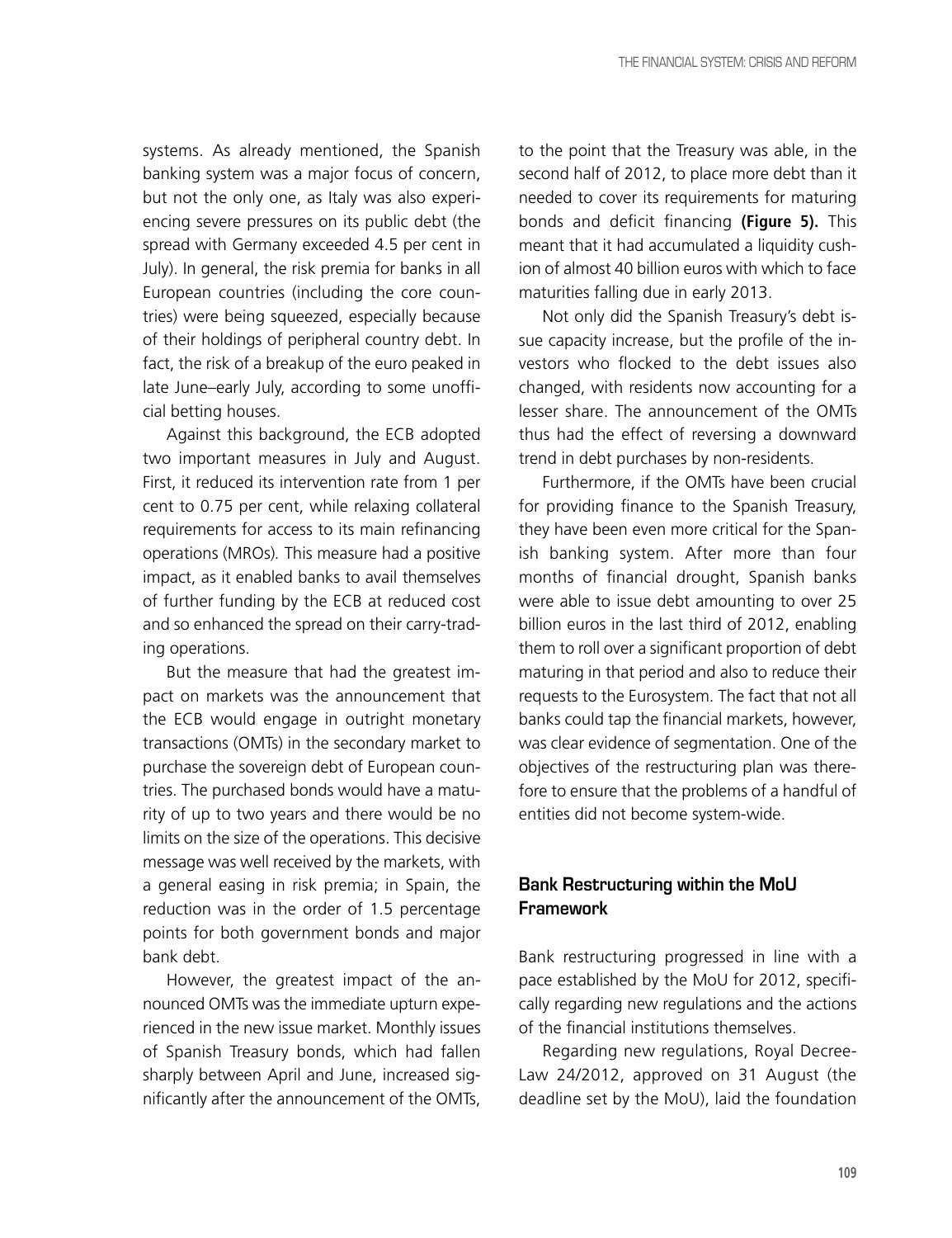for a bank restructuring and resolution framework and for the creation of the asset management company, to be known as SAREB (Sociedad de Activos Procedentes de la Reestructuración Bancaria). This decree-law was later deployed via Law 9/2012 and Royal Decree 1559/2012, respectively. The new legislation was instrumental in ultimately reducing the final bailout to an amount far smaller than the initially approved maximum of 100 billion euros.

Stress tests that addressed adverse scenarios were carried out on a total of 17 banks (representing 90 per cent of the total assets in the system). The maximum capital shortfall was estimated to be in the order of 54 billion euros, distributed among four groups, as specified in the MoU:

- Group 0: Banks with sufficient capital to deal with the adverse scenarios addressed by the stress tests, namely, Santander, BBVA, Caixabank (including Banca Cívica) Kutxabank, Sabadell, Bankinter and Unicaja.
- Group 1: Banks already mostly owned by the public sector (via the Fund for Orderly Bank Restructuring, or FROB) and with the greatest need for equity (46 billion euros), namely, BFA-Bankia, NovaGalicia Banco, Catalunya Banc and Banco de Valencia.
- Group 2: Banks unable to meet their existing capital shortfalls without recourse to state aid, namely, BMN (Mare Nostrum), CEISS, Caja3 and Liberbank (estimated capital requirements 6.2 billion euros).
- Group 3: Banks identified by the stress test as able to meet existing capital shortfalls from private sources (that is, without recourse to state aid) through liability management exercises, asset disposals and capital

raised in the financial markets. This group is composed of just two banks, Banco Popular and Ibercaja (total requirement 3.4 billion euros).

Once banks were classified in these groups, real estate loans and assets from foreclosures, valued at around 63,000 million euros, were transferred to SAREB, thereby freeing up capital for Group 1 and Group 2 banks.

To be able to absorb this quantity of assets, SAREB was created with funds of its own (equity and subordinated debt) amounting to 5 billion euros, equivalent to 8 per cent of total assets. Also in accordance with the requirements of the MoU, SAREB shareholders are mostly private (55 per cent) – mainly Group 0 banks, other entities without capital needs (primarily credit unions), foreign banks with a presence in Spain and insurance companies.

Another MoU requirement was for banks needing capital to perform liability management exercises, allocating losses to the hybrid capital holders of their preference shares and subordinated debt. The underlying philosophy is that losses are borne by holders of shares in the rescued banks and of the above-mentioned hybrid instruments, thereby minimising the amount of capital to be provided by the public sector.

The burden-sharing exercises and the transfer of assets to SAREB resulted in a reduction of around 14 billion euros in the capital shortfall as initially estimated. To the final figure of 39 billion euros should be added an amount of just under 2.5 billion euros needed to bring FROB's share of SAREB to 45 per cent. The final total of 41.5 billion euros was therefore well below the 100 billion euros initially approved by the Eurogroup.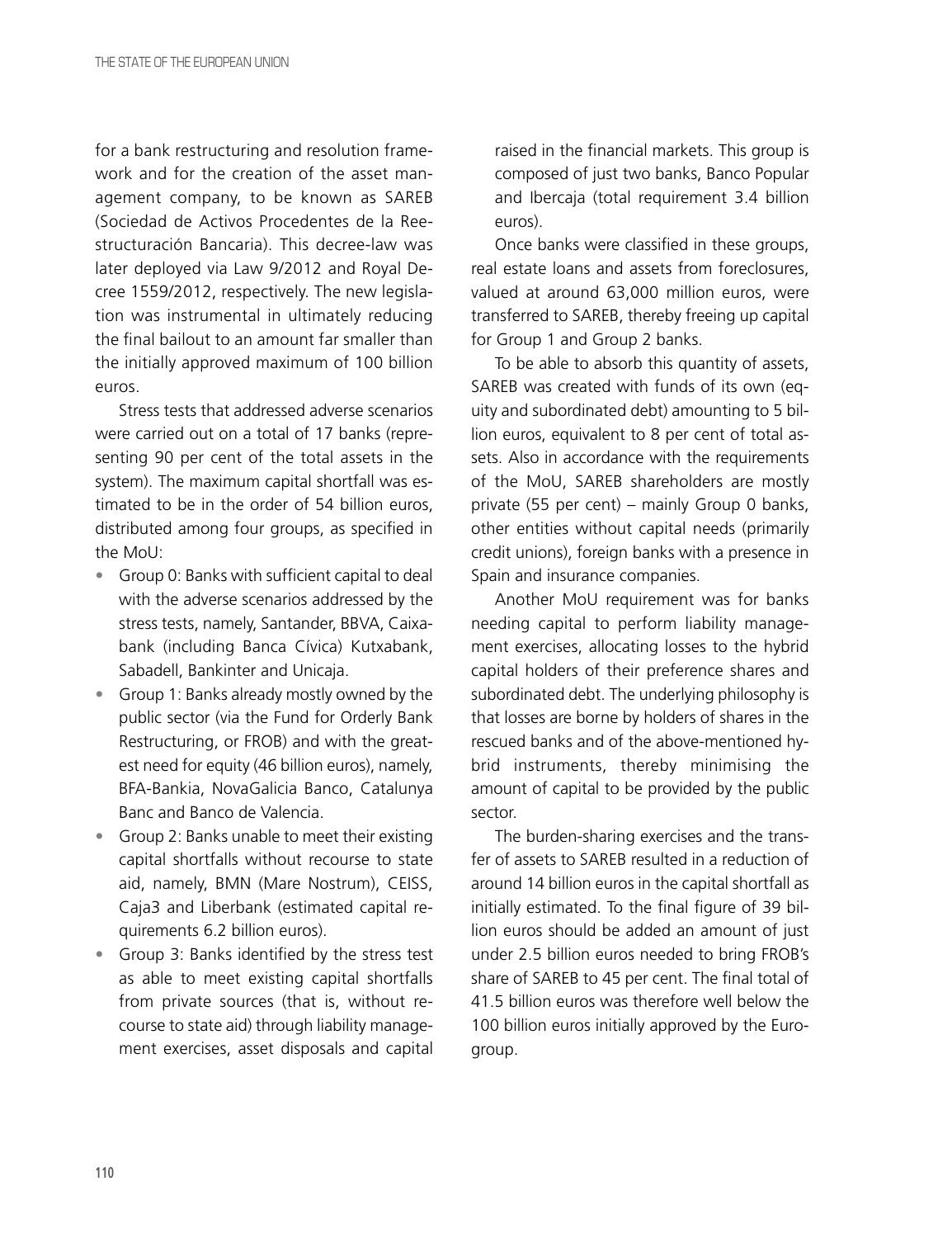

**Figure 5**

## **Outcome: A Supervised and Highly Concentrated Banking System**

The MoU states that European Commission approval of aid to the Spanish banking sector is conditional on radical restructuring of the institutions receiving assistance. The most stringent requirements are imposed on the Group 1 banks, as major recipients of aid (37 billion euros); these requirements include capacity reduction (in branches and people), »withdrawal« to their home markets and rapid deleveraging to enable them to balance loans and deposits.

A number of corporate operations have been concluded, such as the sale of Banco de Valencia to Caixabank and Caja3 to Ibercaja. This process will continue in the coming months, when it is planned to auction several of stateaided banks – although not Bankia (given its size) or BMN and Liberbank (given the intention eventually to list them on the stock exchange).

The result – and endpoint for the moment – of the restructuring process accelerated by the MoU is a map with just ten entities in the place

of the former banks and savings banks (the distinction is hardly valid any more), accompanied by a large number of rural banks and credit unions as the only banks continuing to adhere to the principles of proximity banking and territorial affiliation.

One final consideration refers to another key element that has been at the forefront of the negotiation process for the bank bailout, namely, the possibility of direct capitalisation from European funds versus capitalisation through FROB. If the source of the problem is the aforementioned adverse feedback loop between bank risk and sovereign risk, then the most effective way to break that loop is to bypass the Spanish public sector as a guarantor of banking risks and directly capitalise banks from Europe.

However, the European position is that this would be feasible only within the framework of a fully operational banking union, or, at least, of effectively implemented EU-wide banking oversight. Since progress in this regard has been much slower than expected, with banking oversight not due before 2014, Spanish banks will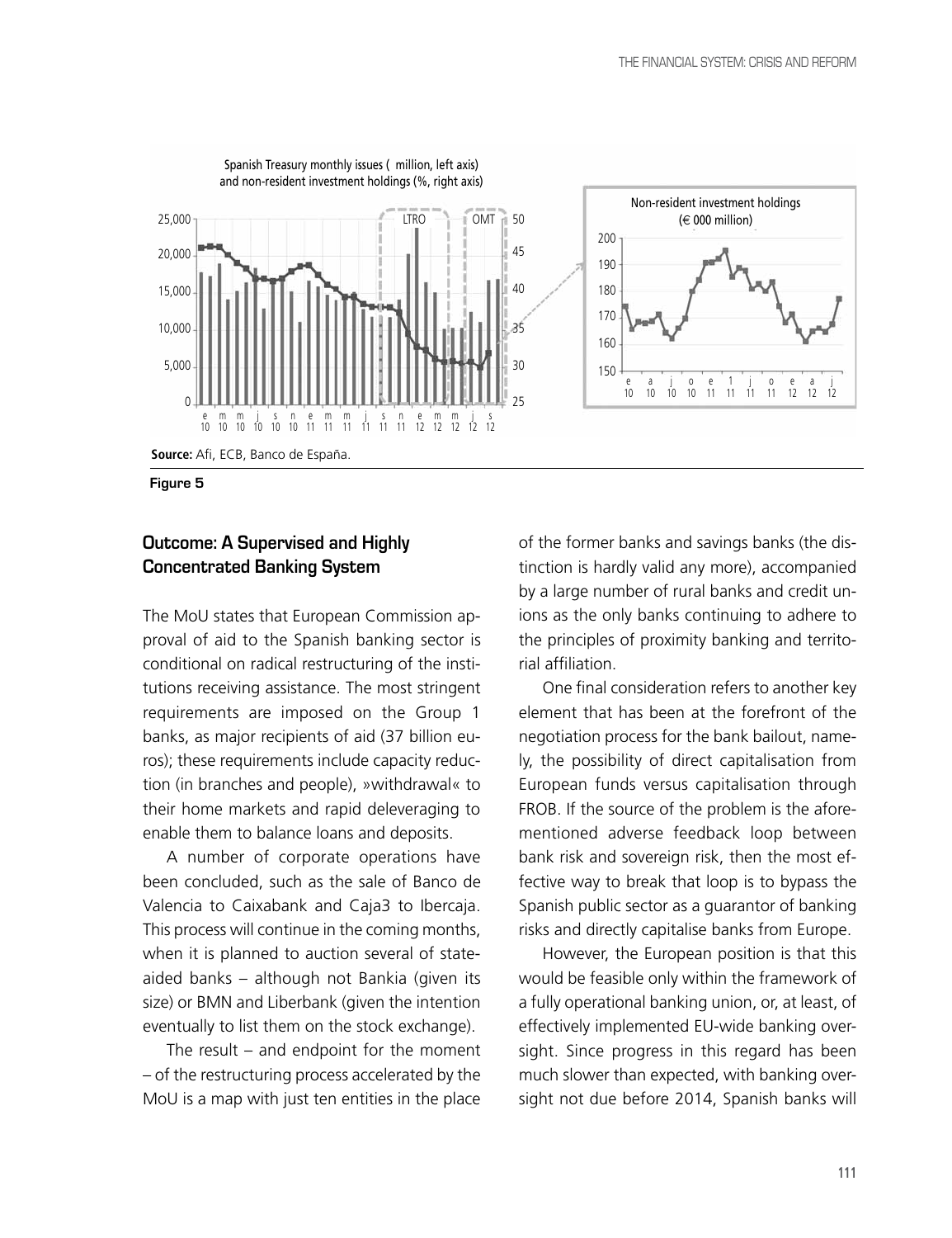of necessity be recapitalised by FROB. Since FROB will assume the debt to the EU and will acquire shares in the capitalised banks, the link between banking risk and sovereign risk is retained, meaning that any losses on asset disposals or on the restructuring of state-aided banks will be borne in their entirety by the Spanish public sector.